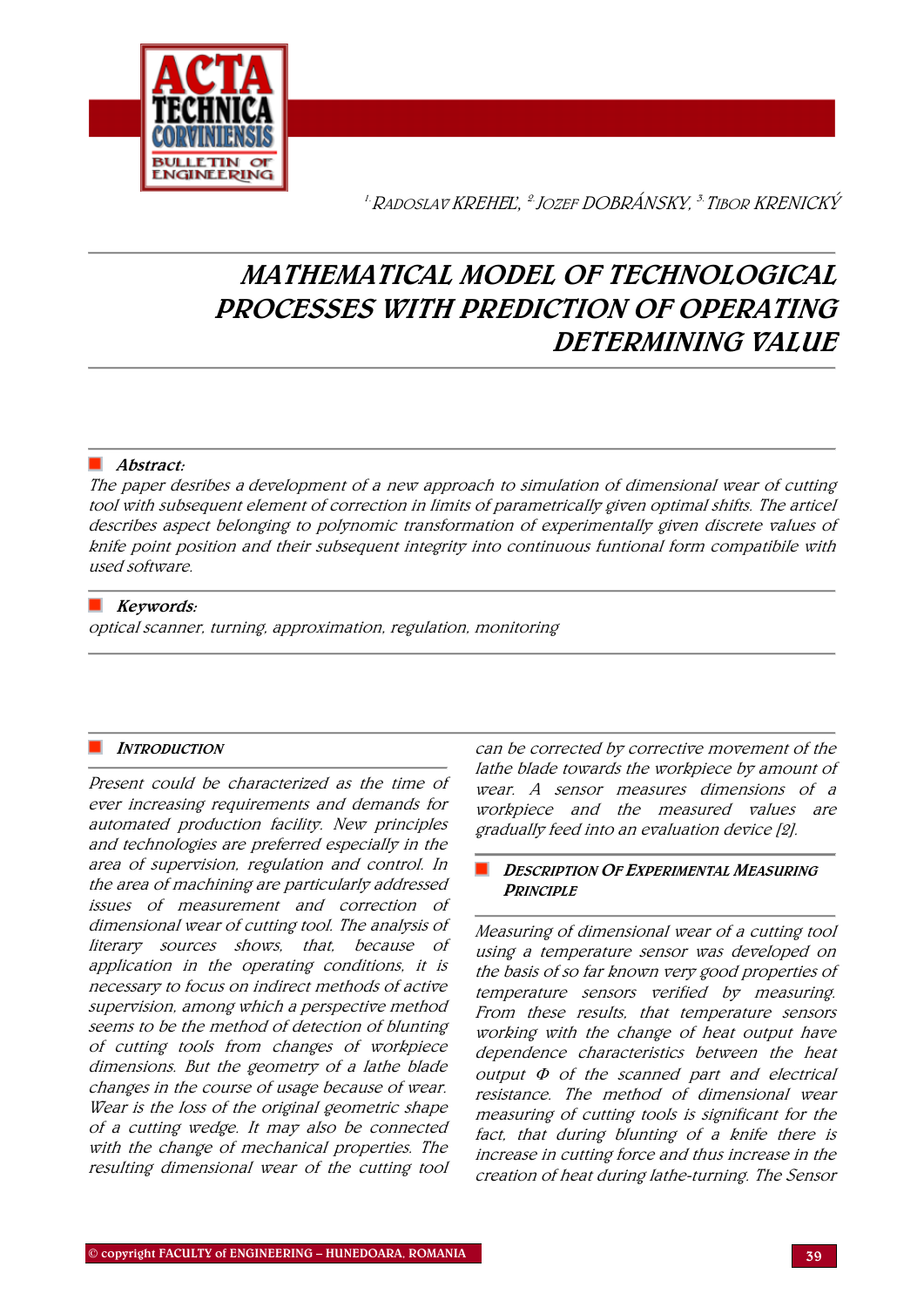## ACTA TECHNICA CORVINIENSIS – BULLETIN of ENGINEERING

consists of a temperature-dependent resistor placed on the lathe blade. Position of the sensor on the blade constant to preserve the value of time constant $\tau$ , which is needed for further calculations. Amount of stabilized temperature during lathe-turning provides the information about tool wear. For a given type of an instrument it is necessary to measure the dependence of temperature on wear; measuring during operation is reliable, when the same parameters are ensured, particularly the preservation of the approximate hardness of machined materials. This measurement principle considers only static parameters; a dynamic system is being developed, with successful test results so far [1].

#### PROCESS AND CONDITIONS OF EXPERIMENTAL **SIMULATION**

Modelling of the system ran discretely with sampling with a specific frequency. During the simulation, a maximum limit value of the temperature, which the knife would reach if the rise or fall in temperature followed the same trend, is calculated from two immediate values of measured temperature. Since the curve of dependence of blade wear on the temperature during lathe-turning is measured continuously, the temperature has continuous course as well. In practical machining, however, there often are interruptions of the process. As a result, the temperature value sharply changes. During a longer interruption of machining the temperature drops to ambient temperature value (in the simulation it is the value of 23  $^{\circ}$  C) and several minutes can pass from the start of machining until relative stabilization of the temperature. Therefore, if the determination of tool wear was based on only one immediate temperature value, it would cause great inaccuracy in the determination of tool wear. Since the rise and drop in body temperature is a phenomenon that can be expressed mathematically, it is possible to determine a fixed value that we need to know from two consecutive temperature values.

It is possible to express the phenomenon in question by static system differential equation with delay of 1st degree. The general form of this equation is as follows:

$$
J\frac{dx}{dt} + x = ky \tag{1}
$$

where x is a variable and J is a constant [3].

The course of increasing temperature in dependence on time is expresses by the formula (2):

$$
T_1 = T_N \left( 1 - e^{-\frac{t_1}{\tau}} \right) \quad \text{and} \quad T_2 = T_N \left( 1 - e^{-\frac{t_2}{\tau}} \right) \tag{2}
$$

where:

 $T_N$  is the limit temperature value in measurement point, which can the cutting tool reach, if the temperature in the spot of cut don't change

T – immediate temperature in the measurement point

t – time of temperature value detection,

τ - time constant.

The time constant is a constant value for the given cutting tool and measurement point. It is necessary to know maximum trend value of temperature in each point for the correctness of measuring. For that it is necessary to measure the temperature of two consecutive measurement points  $t1$ ,  $t<sub>2</sub>$ :

Since after expression  $t_1$  and  $t_2$  the difference  $\Delta t = t_1 - t_1$  is a known value, it is possible to express  $T_N$  as follows:

$$
T_N = \frac{T_1 - T_2 \cdot e^{\frac{\Delta t}{\tau}}}{1 - e^{\frac{\Delta t}{\tau}}}
$$
 (3)

This expression allows to determine the limit value of temperature in every point of measurement on the basis of known variables, and to accelerate the determination of the immediate value of cutting tool wear.

The simulation of given expression was conducted using simulation model shown in Fig. 1.

In Fig. 1 is the block scheme of the simulation model necessary for the process of determination of predictive limit value of dynamically changing temperature in actual operation. The model contains an experimental generator of temperature course with the possibility to set individual parameters. Another part consists of the block realisation of mathematic function for the calculation of limit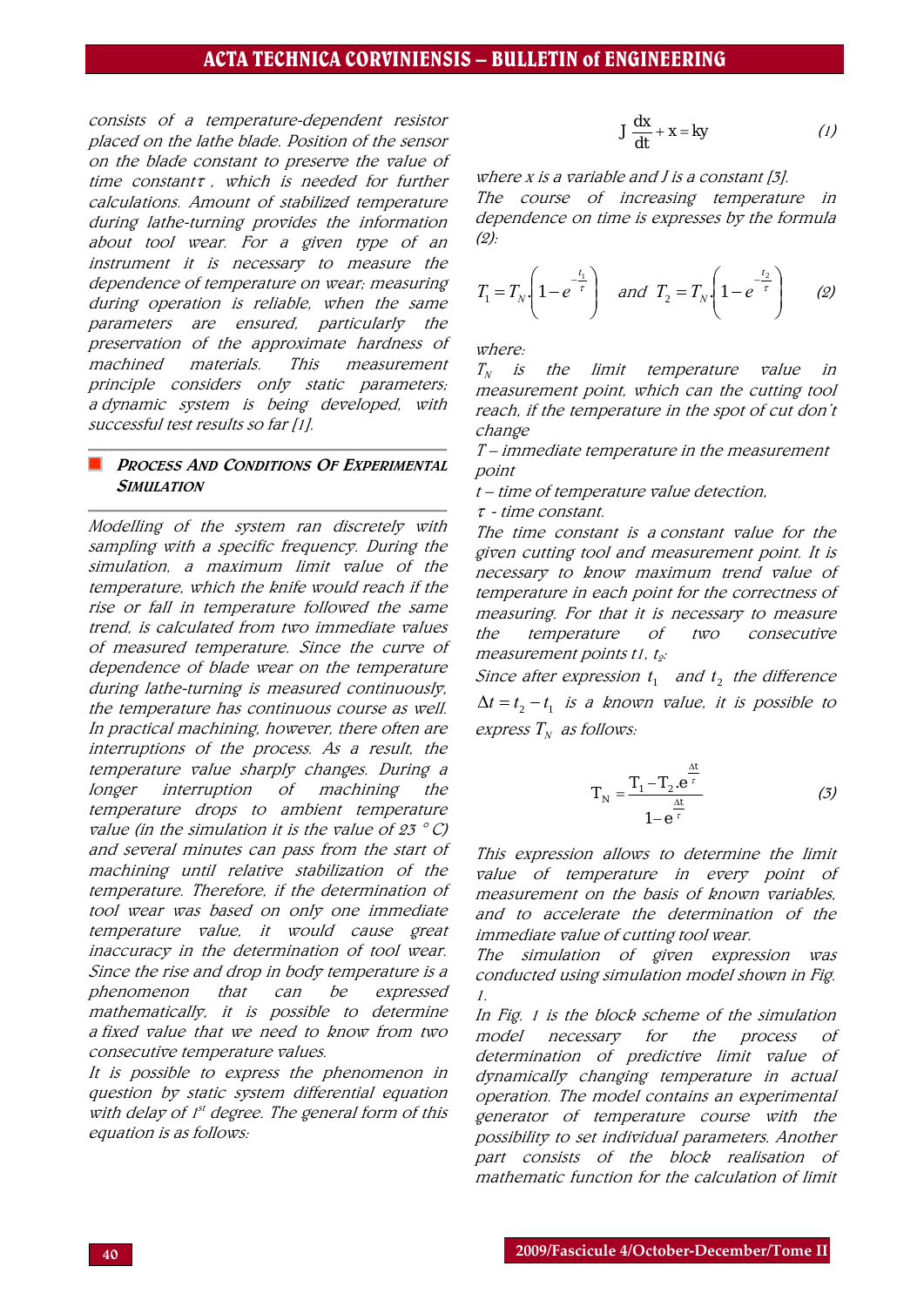# ACTA TECHNICA CORVINIENSIS – BULLETIN of ENGINEERING

temperature. Since it is necessary to use two temperature samples in the formula, the second sample is defined on the basis of delay, but in the real time of process simulation. An appropriate element was a discrete delay block, output course of which is shown in Fig. 2.



Fig. 1 Simulation model of determination of predictive limit temperature.



Fig. 2 Course of temperature simulation value and sampling signal with transport delay

It can be seen on the graph in Fig. 2, which at the time of temperature raise the difference of the measured temperature and predictive limit temperature is relatively large and is gradually decreasing. The wear value of the cutting tool would be determined incorrectly during transient process, if it was based only on the value of immediate measured temperature. It is therefore necessary to have two measured values of immediate temperature, which will allow calculating the limit temperature. All step points of sampling signal course in the graph are points at which the predictive limit temperature is updated.



simulation value *T* on time and its prediction limit value  $T_{N}$ .

Fig. 3 shows the dependence of temperature simulation value *T* on time and its prediction limit value $T_{\scriptscriptstyle N}$ . At the 2nd minute there was a reduction of heat at the spot of the cut and it was reflected by the changed slope of the increase of measured temperature. This change could be caused by the change of workpiece hardness, or change of other machining parameters. At the time of 2.75 mines, there was again a change of machining parameters. Heat creation at the cut spot increased, which caused steeper temperature increase as opposed to previous